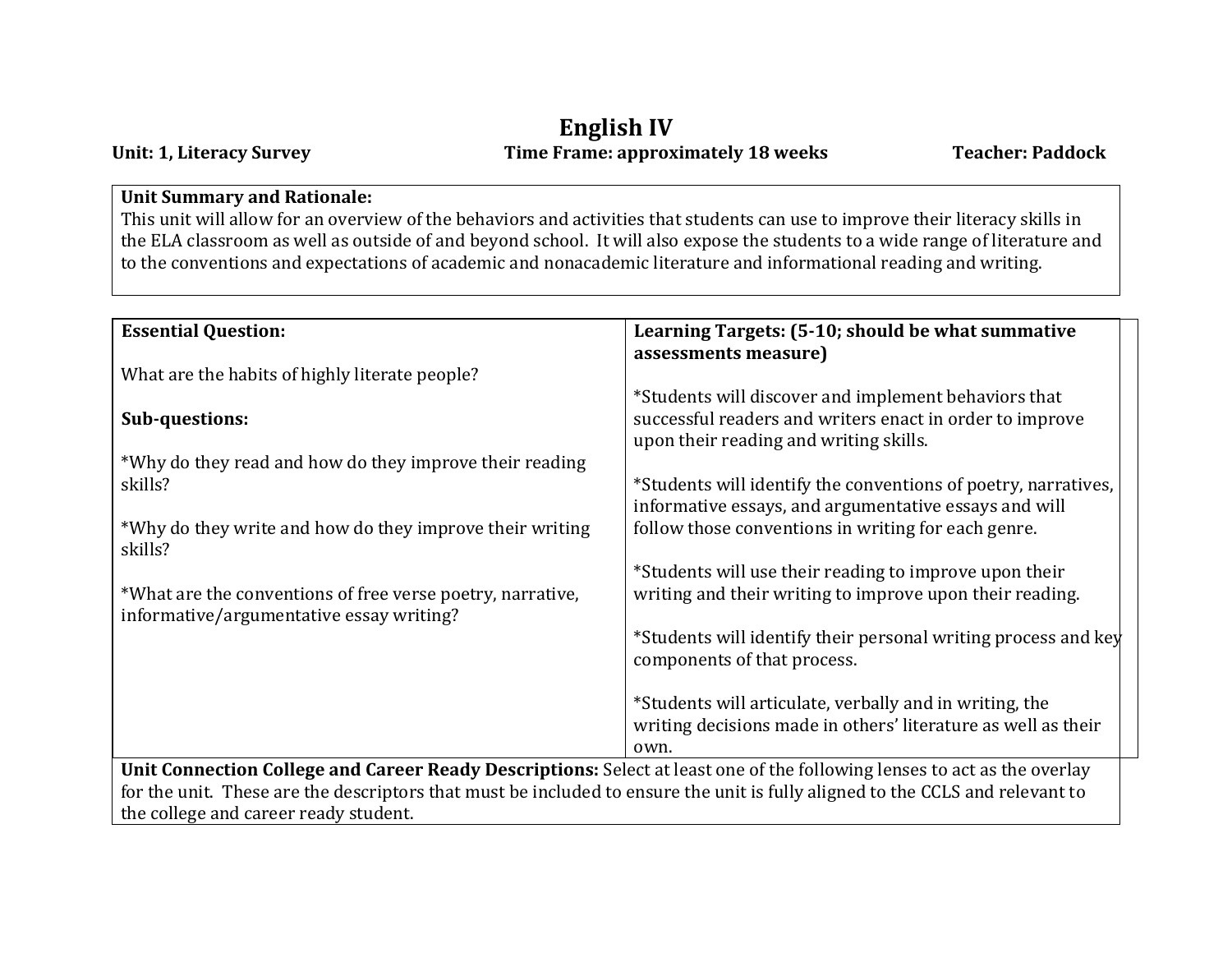•Students will demonstrate independence.

- Students will value evidence.
- Students will build strong content knowledge.
- Students will respond to the varying demands of audience, task, and discipline.
- Students will critique as well as comprehend.
- Students will use technology and digital media strategically and capably.
- Students will develop an understanding of other perspectives and cultures.

| Reading     | Writing         | Speaking and Listening | Language        |
|-------------|-----------------|------------------------|-----------------|
| RL.11-12.1  | W.11-12.1.a-e   | SL.11-12.1.a, c        | L.11.12.1.a-b   |
| RL.11-12.2  | $W.11-12.2.a-f$ |                        | $L.11-12.2.a-b$ |
| RL.11-12.3  | W.11-12.3.a-e   |                        | L.11.12.3.a     |
| RL.11-12.4  | $W.11-12.4$     |                        |                 |
| RL.11-12.5  | $W.11-12.5$     |                        |                 |
| RL.11.12.10 | W.11-12.6       |                        |                 |
| RI.11-12.1  | W.11-12.7       |                        |                 |
| RI.11-12.2  | W.11-12.8       |                        |                 |
| RI.11-12.3  | W.11.12.10      |                        |                 |
| RI.11-12.4  |                 |                        |                 |
| RI.11-12.5  |                 |                        |                 |
| RI.11-12.10 |                 |                        |                 |
|             |                 |                        |                 |
|             |                 |                        |                 |
|             |                 |                        |                 |
|             |                 |                        |                 |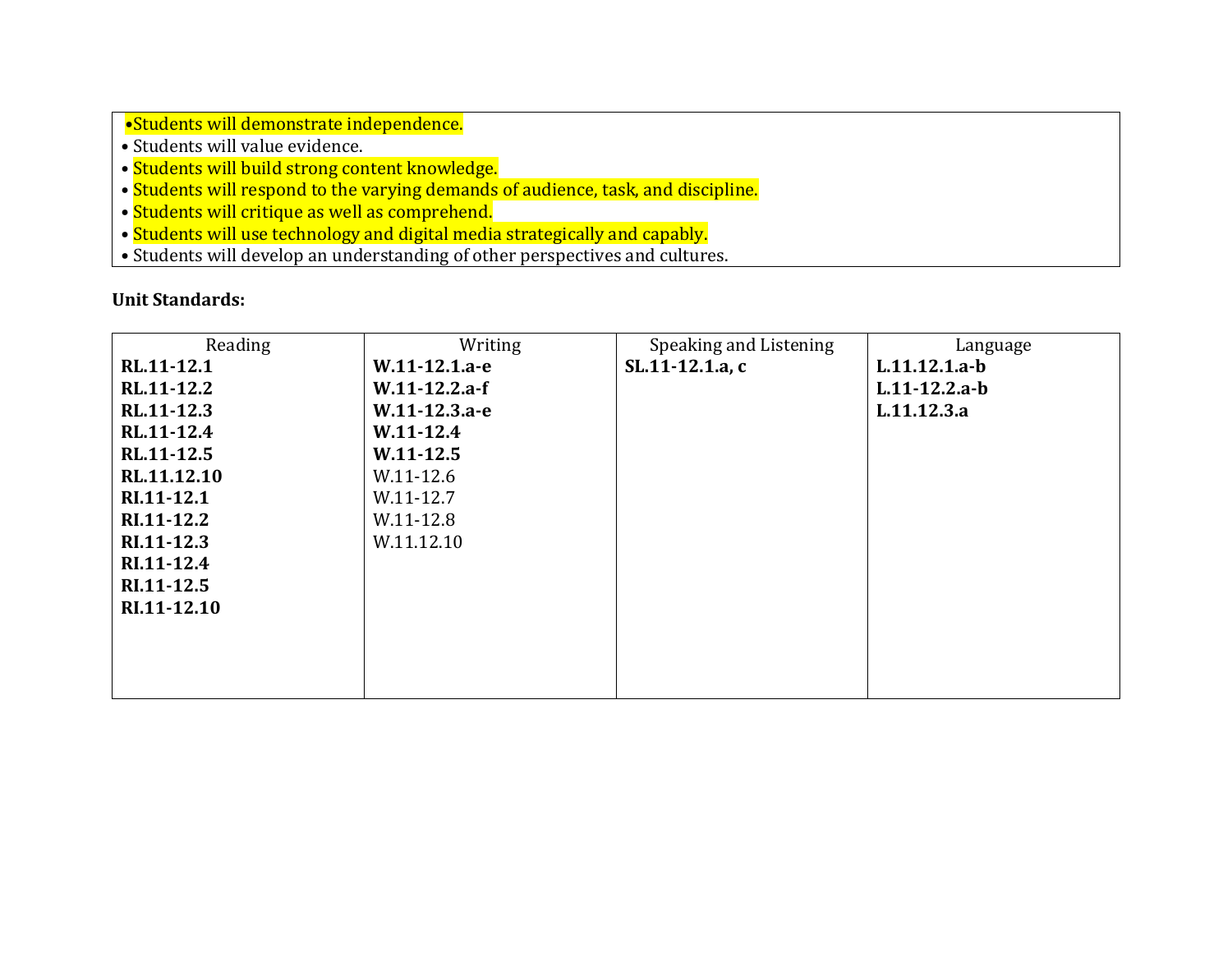| <b>Formative Assessments</b>           | <b>Summative Assessments</b>                                                                                                                                                                                   |
|----------------------------------------|----------------------------------------------------------------------------------------------------------------------------------------------------------------------------------------------------------------|
| *Annotation of model texts             | *Analyze a model text from each genre of study, identifying                                                                                                                                                    |
| *Quick Writes                          | how the author accomplishes the purpose of that text.                                                                                                                                                          |
| *Daily Writing                         |                                                                                                                                                                                                                |
| *Mini Lesson discussions/participation | *Publish 3-4 pieces of independent writing that obey the                                                                                                                                                       |
| <i><b>*Rough Drafts</b></i>            | purpose and conventions of the particular genre.                                                                                                                                                               |
| *Conferences                           |                                                                                                                                                                                                                |
| *Reflections on readings and lessons   | *Using specific references to model texts and/or your own<br>writing, identify how the elements of the other genres of<br>writing impact each genre we've studied (ie. how poetry<br>impacts narrative, etc.). |
|                                        | *Complete 3-4 Book Proofs that discuss and emphasize the<br>purpose, goals, audience, etc. of the genre of the book.                                                                                           |
|                                        | *Publish at least one piece of writing per genre of study and<br>complete the assigned meta-writing for each piece.                                                                                            |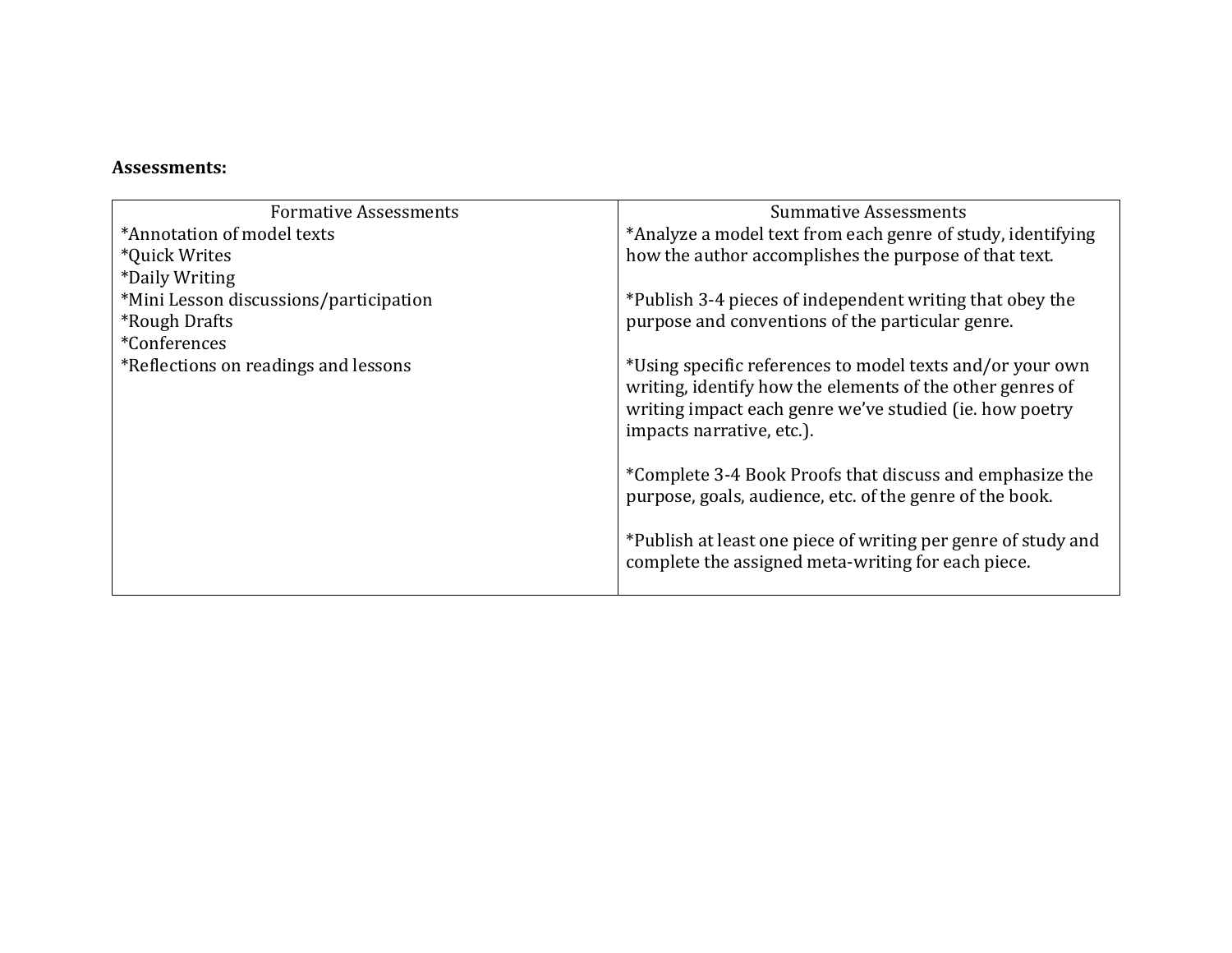#### **Learning Tasks: Teachers list the various tasks students will engage in throughout the unit:**

| <b>Reading Tasks</b>         | <b>Writing Tasks</b>         | Speaking & Listening Tasks       | Language/Vocabulary Tasks        |
|------------------------------|------------------------------|----------------------------------|----------------------------------|
| *Book lists                  | *Analysis of Book Lists      | *Genre and Conventions           | *Literary Devices                |
| *Identifying conventions of  | *Analyses of writing         | presentation                     | *Mini-lessons based on           |
| genres through annotation of | techniques in model          | *One-on-one teacher and          | student writing                  |
| model texts of poetry,       | texts(annotation/reading     | peer conferences                 | *Vocabulary activities based     |
| narratives, and essays       | notes)                       | *Peer reviews                    | on student need                  |
| (information and argument)   | *Book Proofs                 | *Small-group discussions         | *Annotation of model texts       |
| *Independent reading from    | *Professional e-mails        | *Whole-class discussions         | <i>*Punctuation mini-lessons</i> |
| "To Read List"               | *Daily Writer's Notebook     | *Vocabulary and Literary         |                                  |
| *Annotation of complex texts | *Quick Writes                | <b>Device Presentations (one</b> |                                  |
| *Peer reviews                | *Personal reading goals: "To | word/device in presentation      |                                  |
|                              | Read List"                   | per student)                     |                                  |
|                              | *Writing Workshop:           |                                  |                                  |
|                              | <b>Independent Projects</b>  |                                  |                                  |
|                              | *Meta-Writing about          |                                  |                                  |
|                              | <b>Independent Projects</b>  |                                  |                                  |
|                              | *Topic development           |                                  |                                  |
|                              | <i>*Elaboration</i>          |                                  |                                  |
|                              | *Voice (smiley-face tricks)  |                                  |                                  |
|                              | *Peer Reviews/Responses      |                                  |                                  |

#### **Texts:**

Anchor Texts:

Teacher- and student-chosen model texts in each of the four following genres of literature: poetry, narrative, informative, and argument, including but not limited to "Where I'm From" by George Ella Lyons, "Meeting and Passing" by Robert Frost, "The Red Wheelbarrow" by William Carlos Williams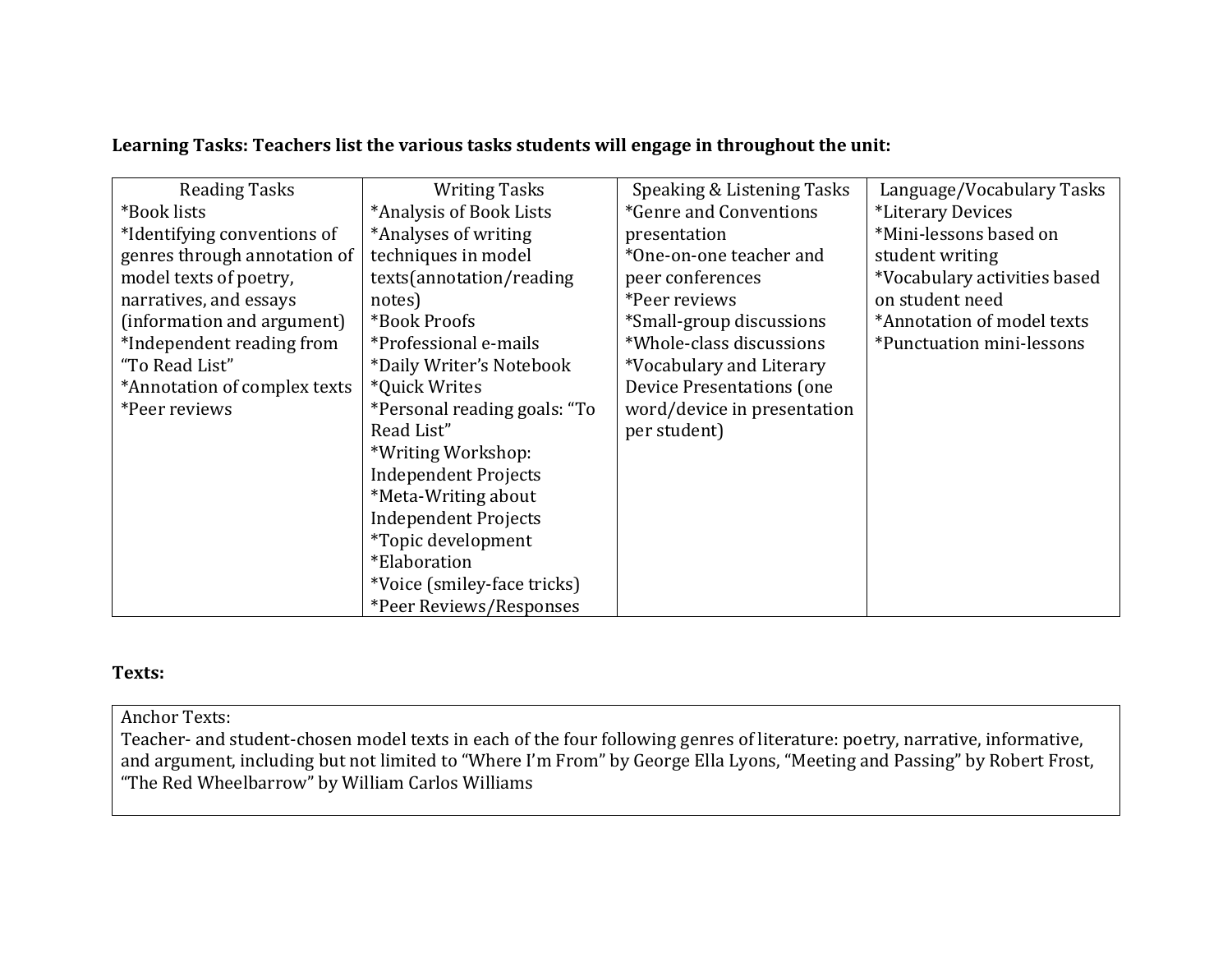Supporting Text(s) Selections: \*Student-generated models of each of four main genres

Informative Texts:

\*"When to Show and When to Tell" from *True Stories: Guides for Writing from Your Life* by Rebecca Rule and Susan Wheeler \*"The Principles of Poor Writing" by Paul W. Merrill

\*"Thinking Outside the Box of Bad Clichés" by Gregory Pence

\*"How to Write Better Using Humor" by Leigh Anne Jasheway, from *Writer's Digest*

\*"Style Is the Man" by Clive James, *The Atlantic*

Video Clip:

\*"Fine Food and Film," behind-the-scenes feature with *Ratatouille* Director Brad Bird and Chef Thomas Keller

Websites:

*\*clivejames.com* \**The New Yorker*

\**New York Times*

\**Chicago Tribune*

*\*The Atlantic*

\*local newspapers

#### **Vocabulary:**

| Tier 2:        | Tier 3:                                                     |
|----------------|-------------------------------------------------------------|
| Auspicious     | *Genre                                                      |
| Lucrative      | *Connotation/Denotation                                     |
| Quintessential | *Elaboration                                                |
| Narcissistic   | *Figurative Language and other Literary Devices (metaphors, |
| Tantalize      | similes, personification)                                   |
| Equivocal      | *Sensory Details                                            |
| Vehement       | *Voice                                                      |
| Fortuitous     | *Style                                                      |
| Sardonic       |                                                             |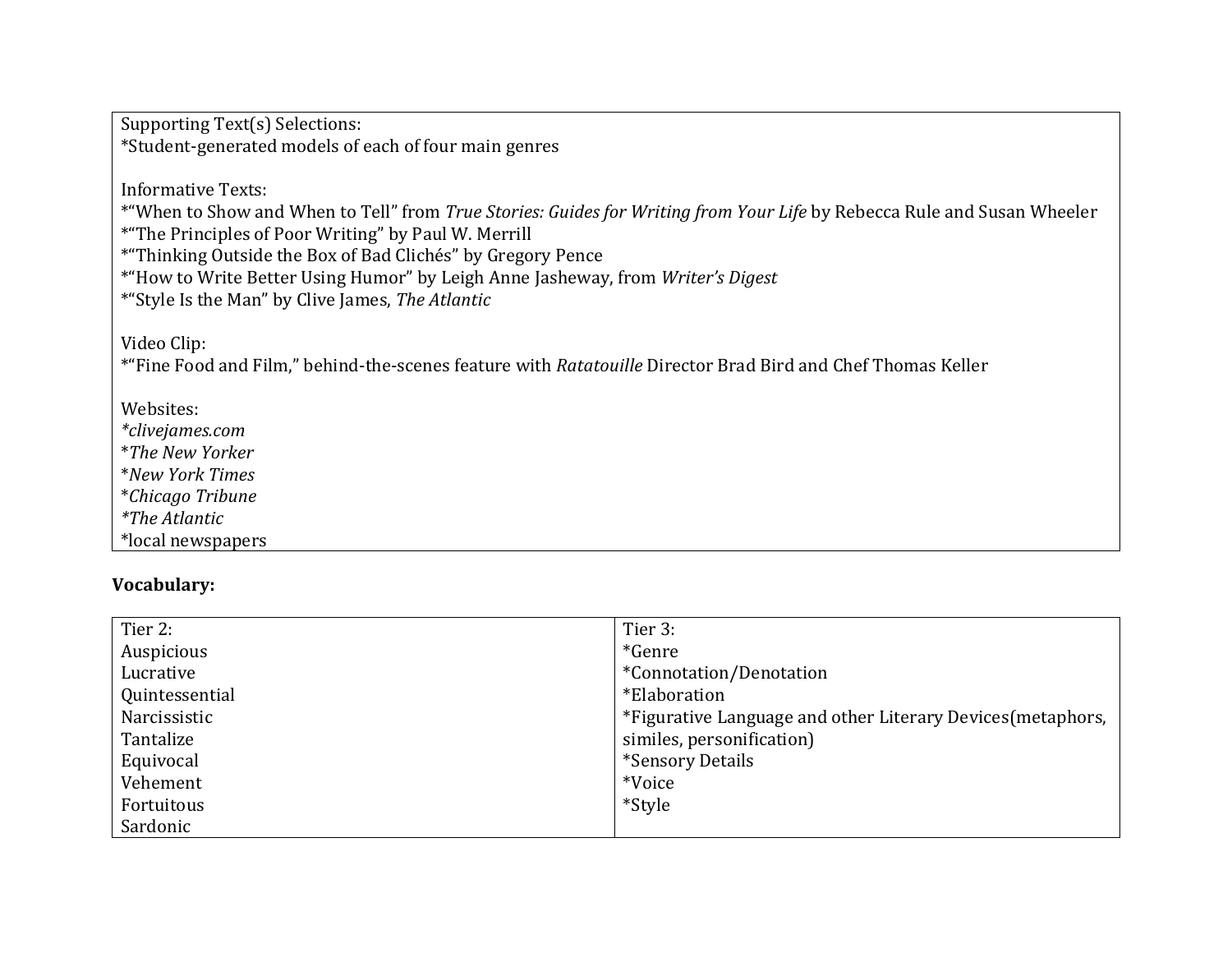| Loquacious   |  |
|--------------|--|
| Recapitulate |  |
| Frivolous    |  |
| Assiduous    |  |
| Pandemonium  |  |
| Innocuous    |  |
| Erroneous    |  |
|              |  |
|              |  |

**Notes:**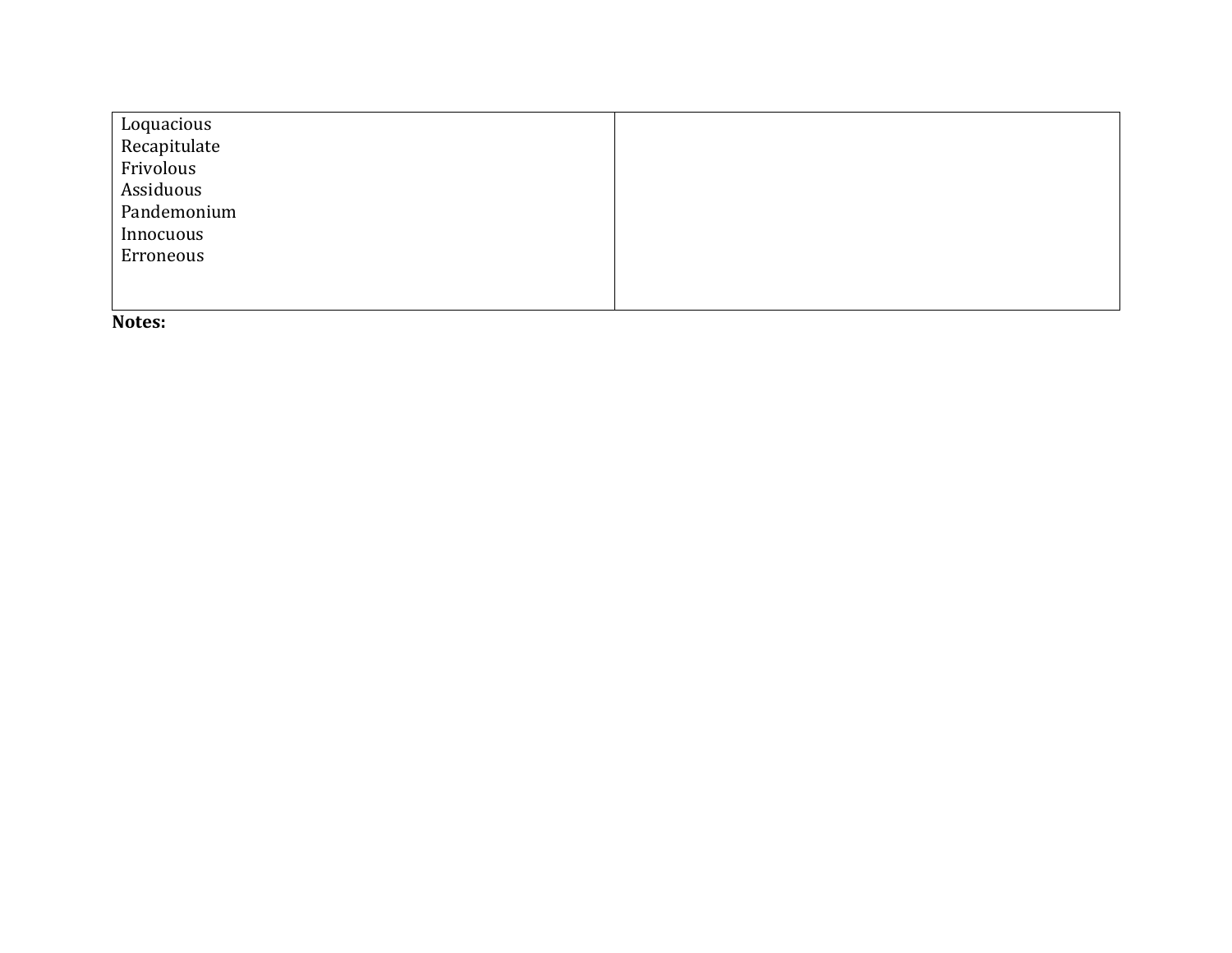### **Unit Summary and Rationale:**

*Beowulf* is one of the canonical pieces of British literature and a good entry point into literature of the 11-12 grade band because it has been translated into texts of varying degrees of difficulty. Furthermore, although it's thought to be the first piece of British literature written down, it is still a contemporary story in literature, film, and other methods of art. It gives a window into a culture very different from our own.

| <b>Essential Question:</b>                                                                                                    | Learning Targets: (should be what summative                    |  |
|-------------------------------------------------------------------------------------------------------------------------------|----------------------------------------------------------------|--|
|                                                                                                                               | assessment measures)                                           |  |
| How can we use literature to study a culture?                                                                                 |                                                                |  |
| How does Beowulf give us a window into Anglo-Saxon                                                                            | Students will identify the values of a society through seminal |  |
| Culture?                                                                                                                      | literature and documents.                                      |  |
| How does modern literature give us insight into our own                                                                       |                                                                |  |
| cultures/times?                                                                                                               | Students will use textual evidence to support a claim.         |  |
|                                                                                                                               |                                                                |  |
| Sub-Questions:                                                                                                                | Students will evaluate how literature can be used to study the |  |
|                                                                                                                               | culture from which it came.                                    |  |
| Students will develop sub-questions they need answered in                                                                     |                                                                |  |
| order to understand the Anglo-Saxon culture.                                                                                  |                                                                |  |
| For example:                                                                                                                  |                                                                |  |
| How were the Anglo-Saxons governed?                                                                                           |                                                                |  |
| What were the significant cultural values?                                                                                    |                                                                |  |
|                                                                                                                               |                                                                |  |
|                                                                                                                               |                                                                |  |
| Unit Connection College and Career Ready Descriptions: Select at least one of the following lenses to act as the overlay      |                                                                |  |
| for the unit. These are the descriptors that must be included to ensure the unit is fully aligned to the CCLS and relevant to |                                                                |  |
| the college and career ready student.                                                                                         |                                                                |  |
| •Students will demonstrate independence.                                                                                      |                                                                |  |
| • Students will value evidence.                                                                                               |                                                                |  |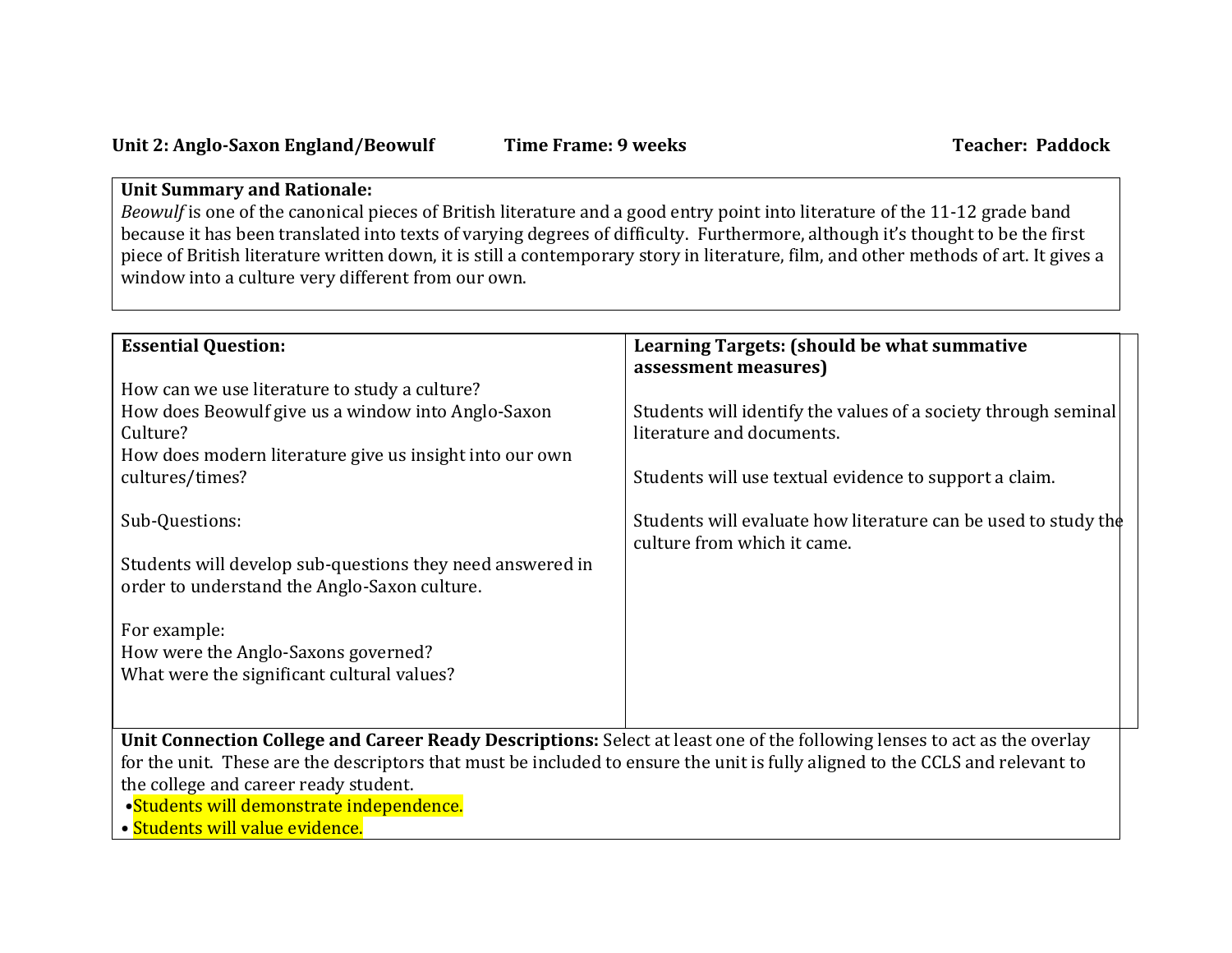- Students will build strong content knowledge.
- Students will respond to the varying demands of audience, task, and discipline.
- Students will critique as well as comprehend.
- Students will use technology and digital media strategically and capably.
- Students will develop an understanding of other perspectives and cultures.

| Reading | Writing | Speaking and Listening | Language |
|---------|---------|------------------------|----------|
|         |         |                        |          |
|         |         |                        |          |
|         |         |                        |          |
|         |         |                        |          |
|         |         |                        |          |
|         |         |                        |          |
|         |         |                        |          |
|         |         |                        |          |
|         |         |                        |          |
|         |         |                        |          |
|         |         |                        |          |
|         |         |                        |          |
|         |         |                        |          |
|         |         |                        |          |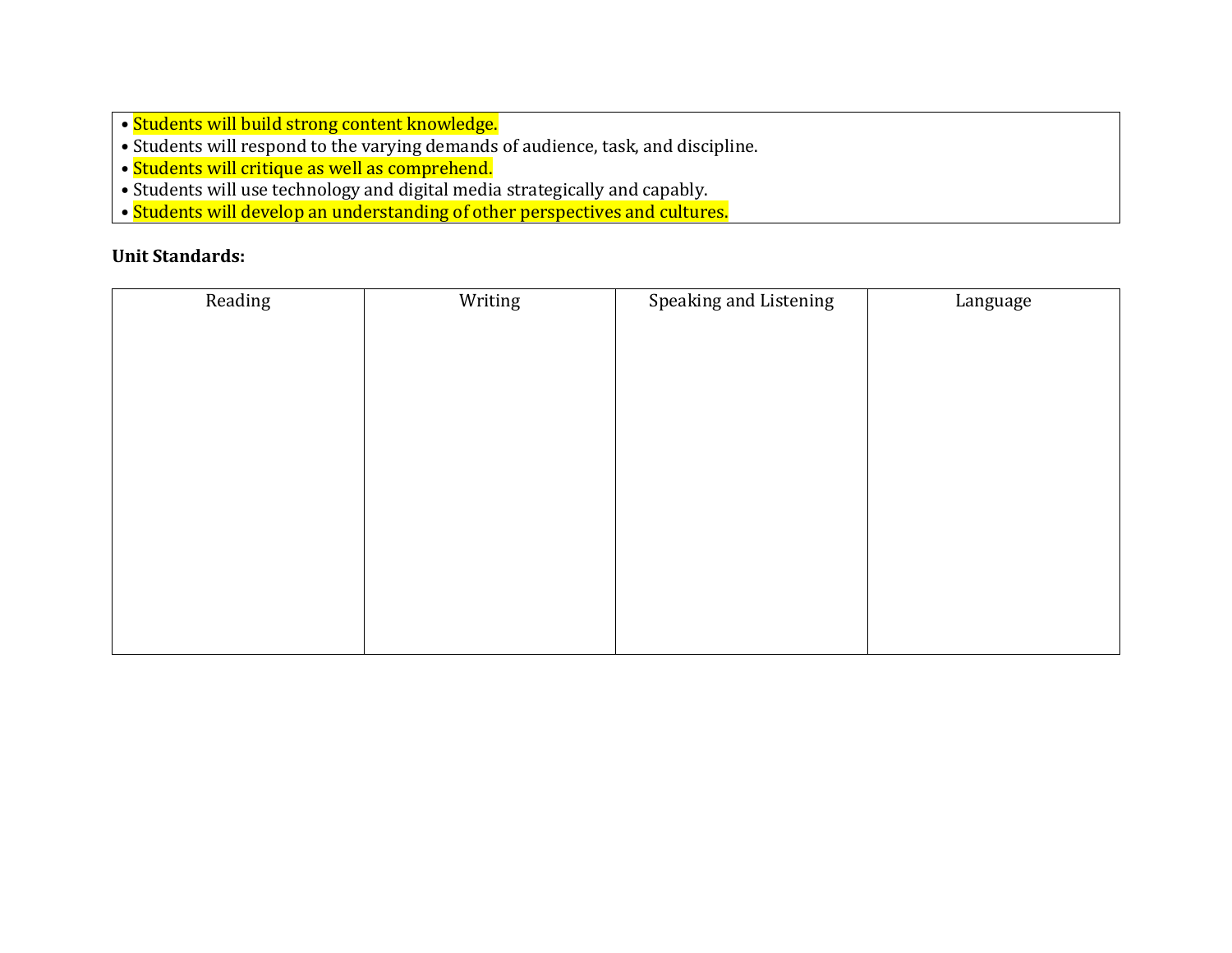| <b>Formative Assessments</b>                         | <b>Summative Assessments</b>                                   |
|------------------------------------------------------|----------------------------------------------------------------|
| Reading quizzes                                      | Book Talk/Presentation on using modern text to study a         |
| Anglo Saxon Culture Presentation                     | culture.                                                       |
| Exercise and essay on using songs to study a culture | Beowulf as a Window Essay                                      |
|                                                      | How can a reader use a piece of literature to study a culture? |
|                                                      | Identify at least five different ways. Use textual evidence    |
|                                                      | from Beowulf, the Anglo-Saxons elegies, and your               |
|                                                      | independent reading choices in answering the questions, and    |
|                                                      | include at least two bits of support per literary element.     |

# **Learning Tasks: Teachers list the various tasks students will engage in throughout the unit:**

| <b>Reading Tasks</b>          | <b>Writing Tasks</b>              | <b>Discussion Tasks</b>      | Language/Vocabulary Tasks |
|-------------------------------|-----------------------------------|------------------------------|---------------------------|
|                               | *MLA Poetry citation rules        | *Presentation of info about  |                           |
| *background about Anglo-      | *In class essay on author         | Anglo-Saxon time period      | Create kennings for nouns |
| Saxon time period in          | choices on structure of           | *Use textual evidence to     | commons to a student-     |
| textbook                      | section                           | analyze how Beowulf          | generated writing topic   |
| *reading of Beowulf in two    | *Analyze <i>Beowulf</i> to answer | constitutes as an epic       |                           |
| parts                         | the question "How are the         | *small group and whole class |                           |
| *approaching conventions of   | values of the culture             | discussions                  |                           |
| folk epics and literary epics | expressed in the text?" OR        |                              |                           |
| and elegies                   | "What is society's role in        |                              |                           |
| *Research for student-        | shaping popular literature?"      |                              |                           |
| developed unit sub-question   | *In pairs, imitate the literary   |                              |                           |
|                               | elements and epic                 |                              |                           |
|                               | conventions found in              |                              |                           |
|                               | <b>Beowulf</b>                    |                              |                           |
|                               | *Analyze an independently         |                              |                           |
|                               | read book at 11-12 grade          |                              |                           |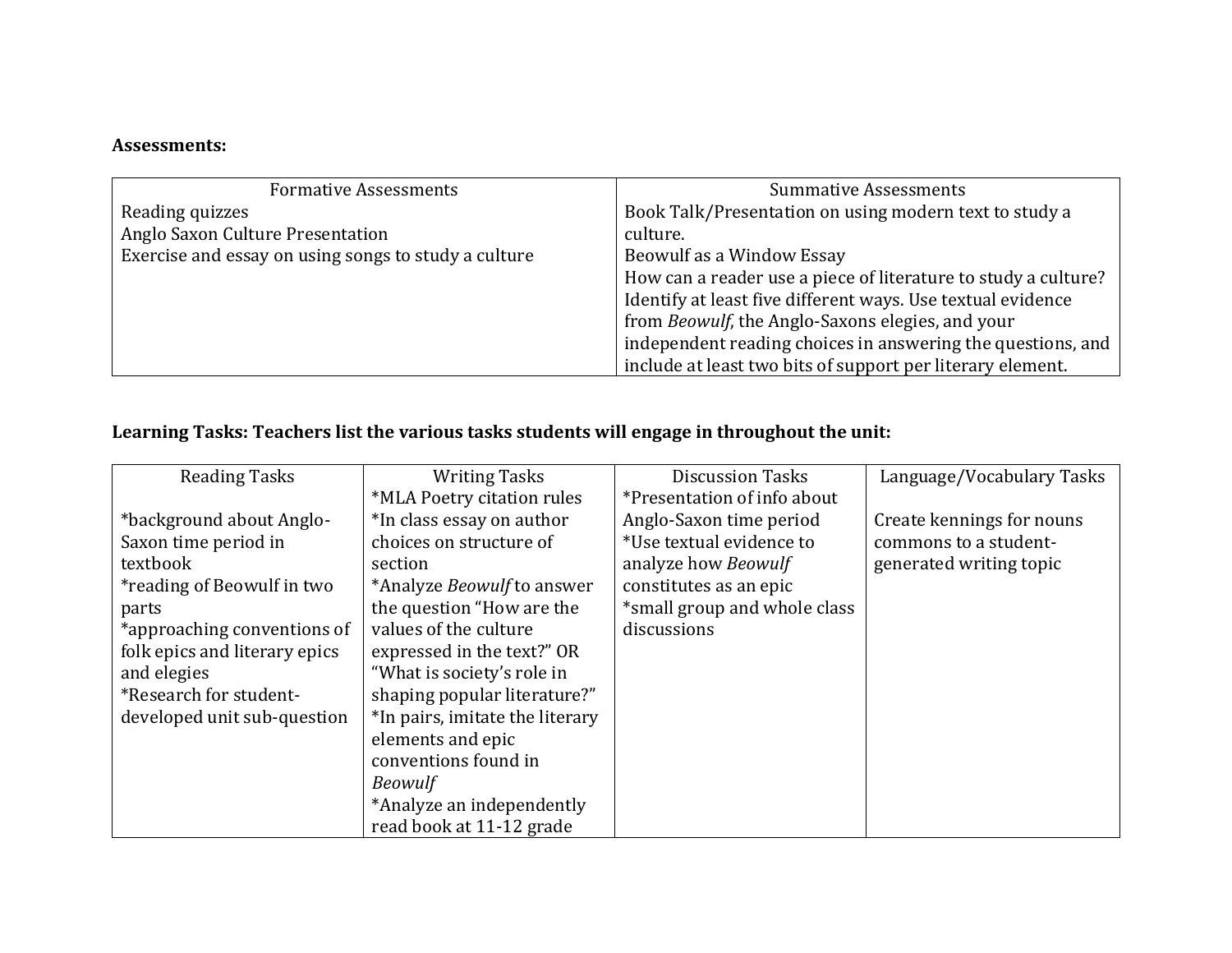| band text complexity level<br>for what it shows about<br>contextual American Society |  |
|--------------------------------------------------------------------------------------|--|
|                                                                                      |  |
|                                                                                      |  |
|                                                                                      |  |
|                                                                                      |  |
|                                                                                      |  |

#### **Texts:**

#### Extended Text:

*Beowulf* in the textbook and excerpts from Burton Raffel's translation which has higher level of text complexity (close reading)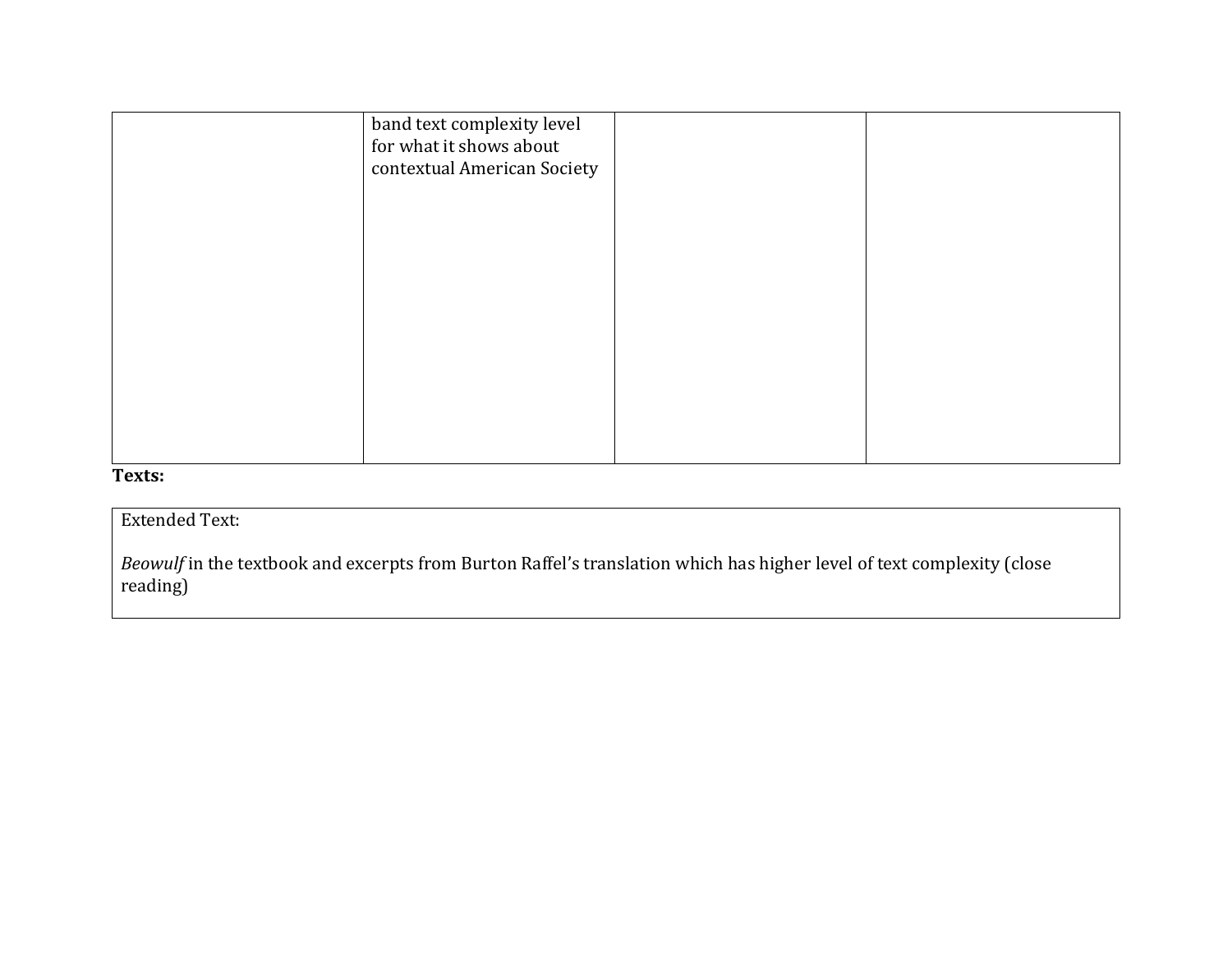Supporting Text(s) Selections \*Anglo-Saxon Elegies (The Seafarer, The Wanderer, and The Wife's Lament) \*"History of the English Church and People" \*"The Anglo-Saxon Chronicle"

#### **Vocabulary:**

| Academic Vocabulary: | Tier 3 (Content) Vocabulary: |
|----------------------|------------------------------|
| reparation           | epic                         |
| paganism             | kenning                      |
|                      | caesura                      |
|                      | alliteration * assonance     |
|                      | druid                        |
|                      | thane                        |

#### **Notes:**

\*The college application essay may need to be done prior to this unit, rather than as a part of it, depending on when the unit is done. If it is the first unit of the school year, that writing task can remain part of this unit. If it comes during 2<sup>nd</sup> quarter, the seniors will need to have completed it before this unit.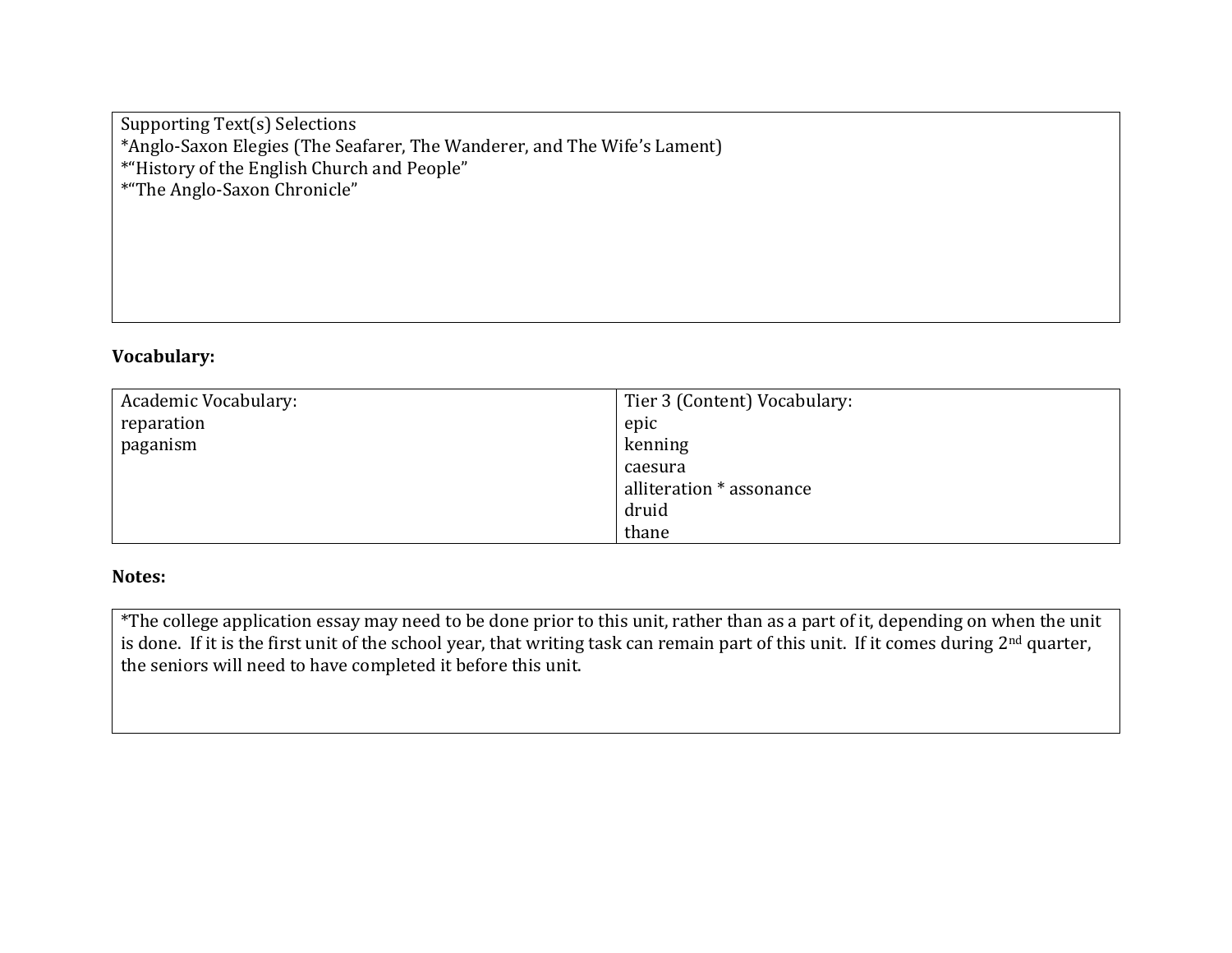# **English**

Unit 3: Medieval England **Time Frame: 9 weeks Teacher: Teacher: Teacher: Teacher: Teacher: Teacher: Teacher: Teacher: Teacher: Teacher: Teacher: Teacher: Teacher: Teacher: Teacher: Teacher: Paddock**

**Unit Summary and Rationale:** The Medieval Period is a significant time in England's history, as it brings about the complete unification of the country under William the Conqueror and it sees the beginning of the proliferation of British literature. *The Canterbury Tales*, this unit's anchor text, is also a canonical piece of Brit. lit. It's of a higher degree of text complexity than *Beowulf*, and it also allows for whole-class reading/discussion, group reading/discussion, and individual reading/analysis because of the way the piece was written (a long "Prologue" followed by several varying stories/pieces). Familiarity with it is appropriate for college-bound students, and reading it will extend students' understanding of the Medieval period.

| <b>Essential Question:</b><br>What types of literature give insight into cultures? How do<br>changes in a culture affect literature?<br>What are the significant changes resulting from the<br>Norman Conquest?<br>What are the significant changes in the Church?                                                                             | <b>Learning Targets:</b><br>(5-10; should be what summative assessments measure)<br>Research and documentation MLA format/citation rules<br>Identify literature as insight into culture<br>Recognize and use characterization and narrative style<br>Embed citations into sentences<br>Argument: writing a thesis-driven paper with developed<br>support |
|------------------------------------------------------------------------------------------------------------------------------------------------------------------------------------------------------------------------------------------------------------------------------------------------------------------------------------------------|----------------------------------------------------------------------------------------------------------------------------------------------------------------------------------------------------------------------------------------------------------------------------------------------------------------------------------------------------------|
| Unit Connection College and Career Ready Descriptions: Select at least one of the following lenses to act as the overlay<br>for the unit. These are the descriptors that must be included to ensure the unit is fully aligned to the CCLS and relevant to<br>the college and career ready student.<br>•Students will demonstrate independence. |                                                                                                                                                                                                                                                                                                                                                          |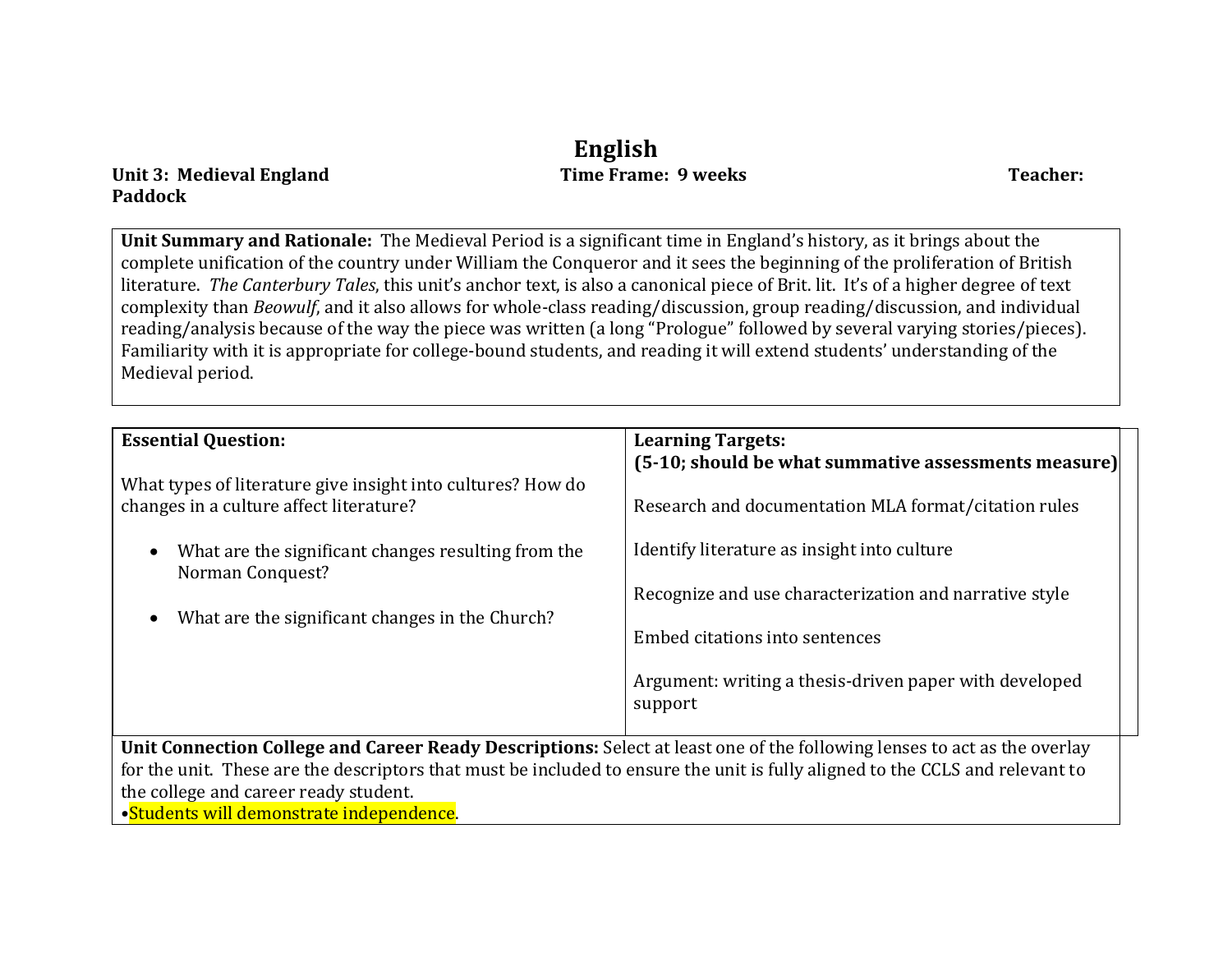- Students will value evidence.
- Students will build strong content knowledge.
- Students will respond to the varying demands of audience, task, and discipline.
- Students will critique as well as comprehend.
- Students will use technology and digital media strategically and capably.
- Students will develop an understanding of other perspectives and cultures.

| Reading | Writing | Speaking and Listening | Language |
|---------|---------|------------------------|----------|
|         |         |                        |          |
|         |         |                        |          |
|         |         |                        |          |
|         |         |                        |          |
|         |         |                        |          |
|         |         |                        |          |
|         |         |                        |          |
|         |         |                        |          |
|         |         |                        |          |
|         |         |                        |          |
|         |         |                        |          |
|         |         |                        |          |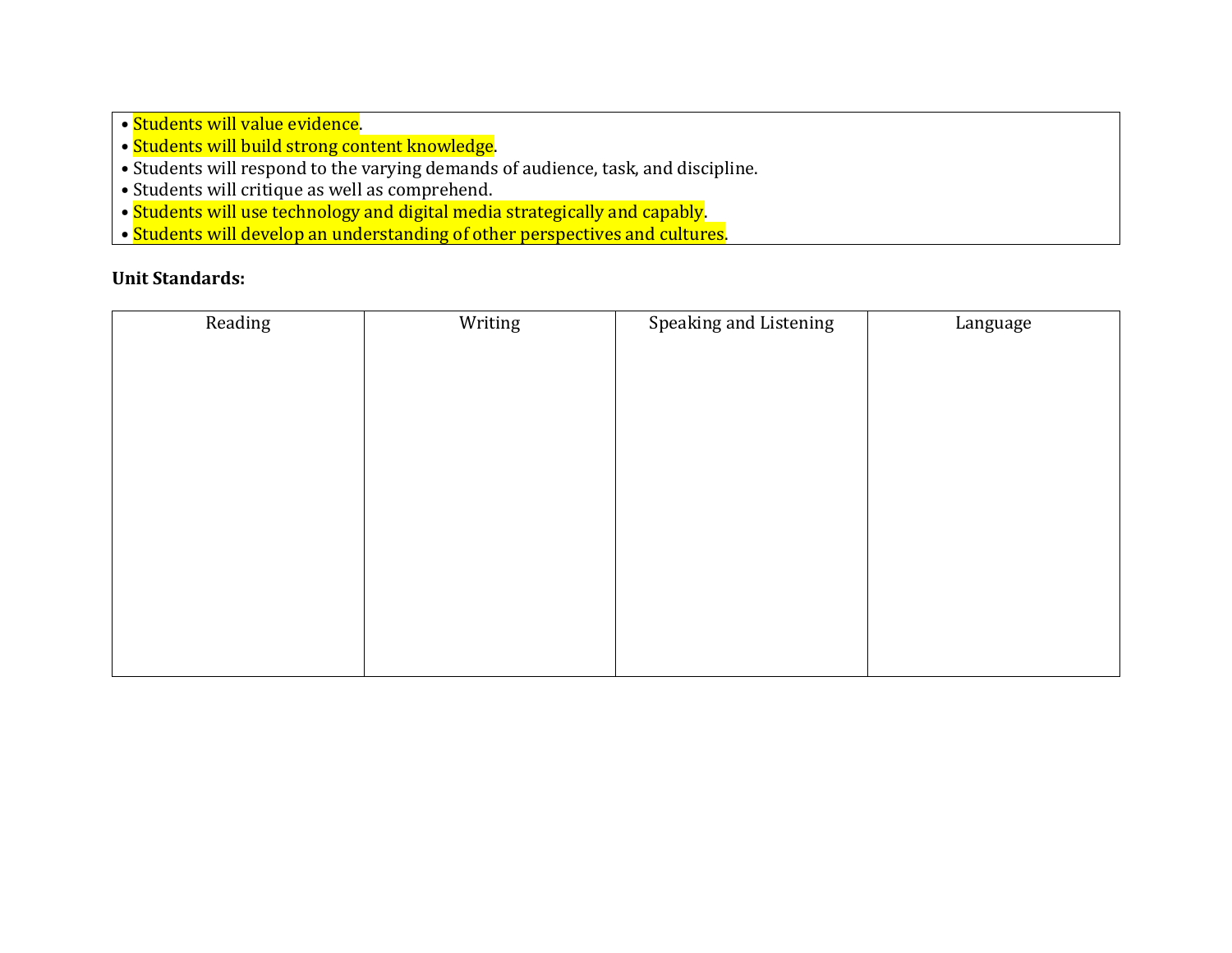| <b>Formative Assessments</b>                              | <b>Summative Assessments</b>                                          |
|-----------------------------------------------------------|-----------------------------------------------------------------------|
| *Reading notes/annotation of text                         | *Research paper about Medieval Time period                            |
| *Q & A: students will bring in questions from reading for | *Contribute to the "Prologue" of The Seneca Tales with two-           |
| other students to answer                                  | three character profiles (focusing on characterization) and           |
| <i><b>*Reading quizzes</b></i>                            | to the collection of stories with one tale (focusing on<br>narrative) |
|                                                           |                                                                       |
|                                                           | *Discuss a major change that took place in England during             |
|                                                           | the Medieval Period that seems to have had a major impact             |
|                                                           | on British literature.                                                |
|                                                           | *Discuss a major change that has taken place in our society           |
|                                                           | during your lifetime and the projected effect it will have as         |
|                                                           | you see it.                                                           |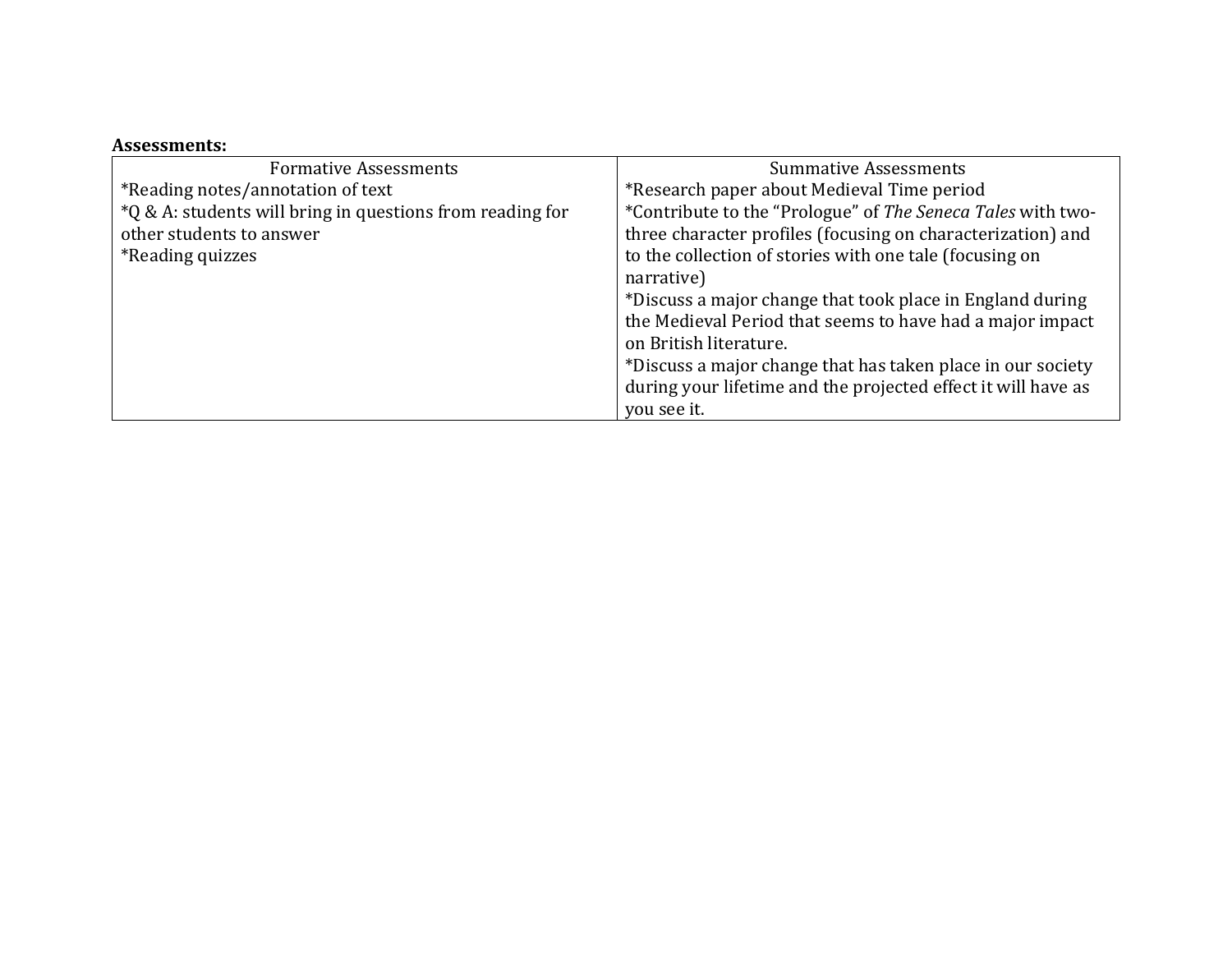| <b>Reading Tasks</b>       | <b>Writing Tasks</b>          | Speaking & Listening Tasks    | Language/Vocabulary Tasks |
|----------------------------|-------------------------------|-------------------------------|---------------------------|
| *Informational texts about | *MLA Poetry Citation          |                               |                           |
| Medieval period to answer  | *In class timed essay         | *Pater Noster in Old English, | *Medieval Vocab quiz      |
| self-developed research    | embedding citations of        | Middle English, and Early     |                           |
| question                   | characterization              | Modern English" 9Youtube      |                           |
|                            |                               | video)                        |                           |
| *Student-selected Tale     | *Facebook page design for     |                               |                           |
|                            | characterization/theme        | *Discussion on characters     |                           |
| *Significant changes in    | recognition                   | and two tales                 |                           |
| American culture that      |                               |                               |                           |
| resulted in changes in     | *Analysis of themes and       | *Listen to Middle English     |                           |
| literature                 | development of themes in      | Canterbury Tales Prologue     |                           |
|                            | "Prologue" (CCSS.RL.11-12.2)  |                               |                           |
|                            |                               | *Watch (Schlessinger)         |                           |
|                            | *Analysis of CT characters in | Media's version of "Wife of   |                           |
|                            | packet                        | Bath's Tale" then discuss how |                           |
|                            |                               | seeing/hearing the story      |                           |
|                            | *Characterization of          | affected their                |                           |
|                            | character for Modern Tales    | understanding/experience      |                           |
|                            |                               |                               |                           |
|                            | *Narrative Story for Modern   |                               |                           |
|                            | Tales                         |                               |                           |

## **Learning Tasks: Teachers list the various tasks students will engage in throughout the unit:**

#### **Texts:**

Anchor Text: *The Canterbury Tales*, "Prologue," "The Wife of Bath's Tale," and "The Pardoner's Tale"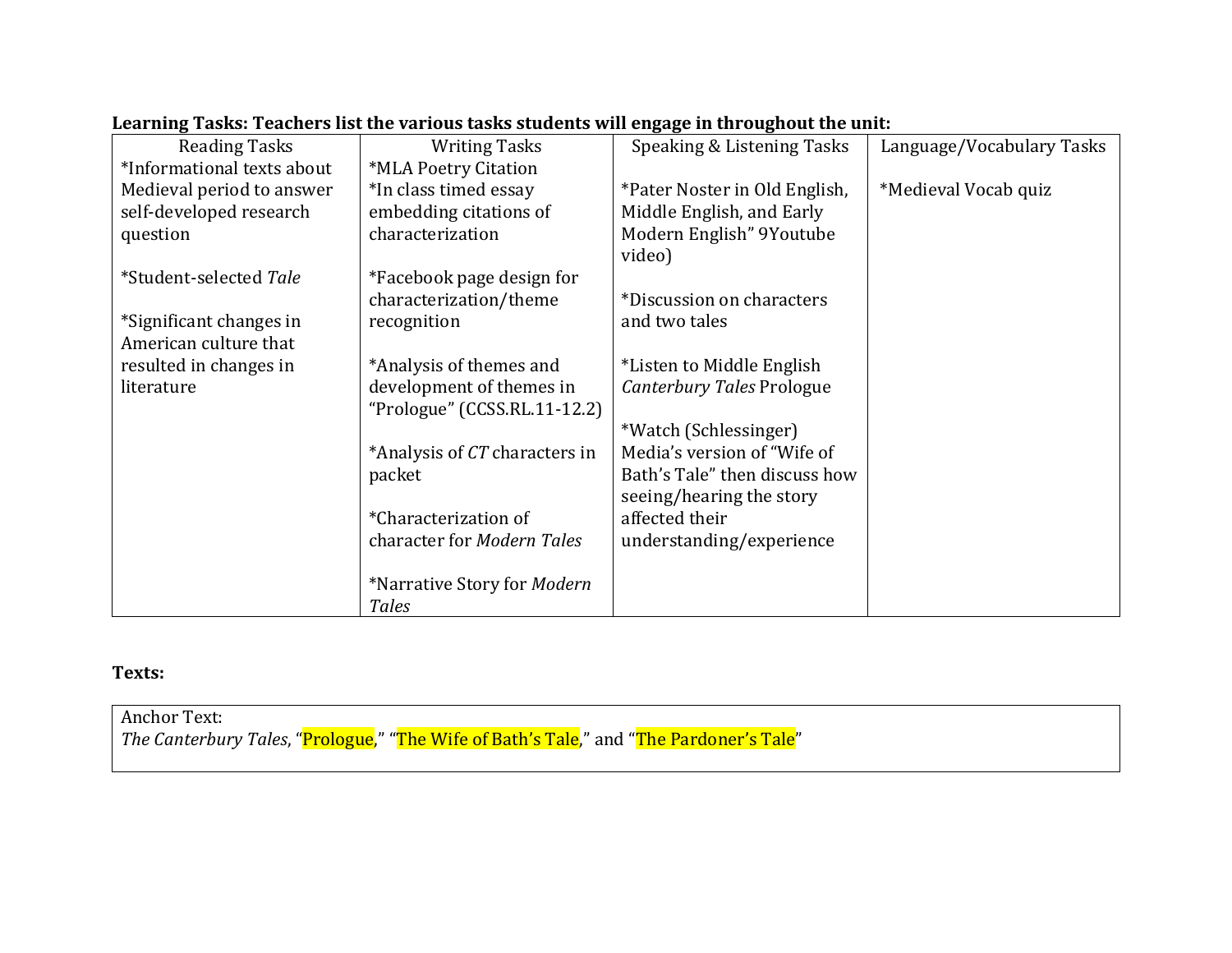Supporting Text(s) Selections:

Students will individually read another story from *The Canterbury Tales* selecting from "The Prioress's (Nun's) Tale," "The Nun's Priest's Tale," "The Miller's Tale," "The Reeve's Tale," "The Knight's Tale," "The Sailor's Tale"

# **Vocabulary:**

| Academic Vocab:   | Content Vocab:            |
|-------------------|---------------------------|
| apothecary        | *Chaucerian vocab:        |
| feudalism         | allegory                  |
| hostelry          | archetypal narrative      |
| martyr            | direct characterization   |
| pilgrimage        | estates satire            |
| realism           | frame story               |
| social commentary | heroic couplet            |
| sundry            | indirect characterization |
| tithe             | romance                   |
| vernacular        |                           |
| wanton            |                           |

**Notes:**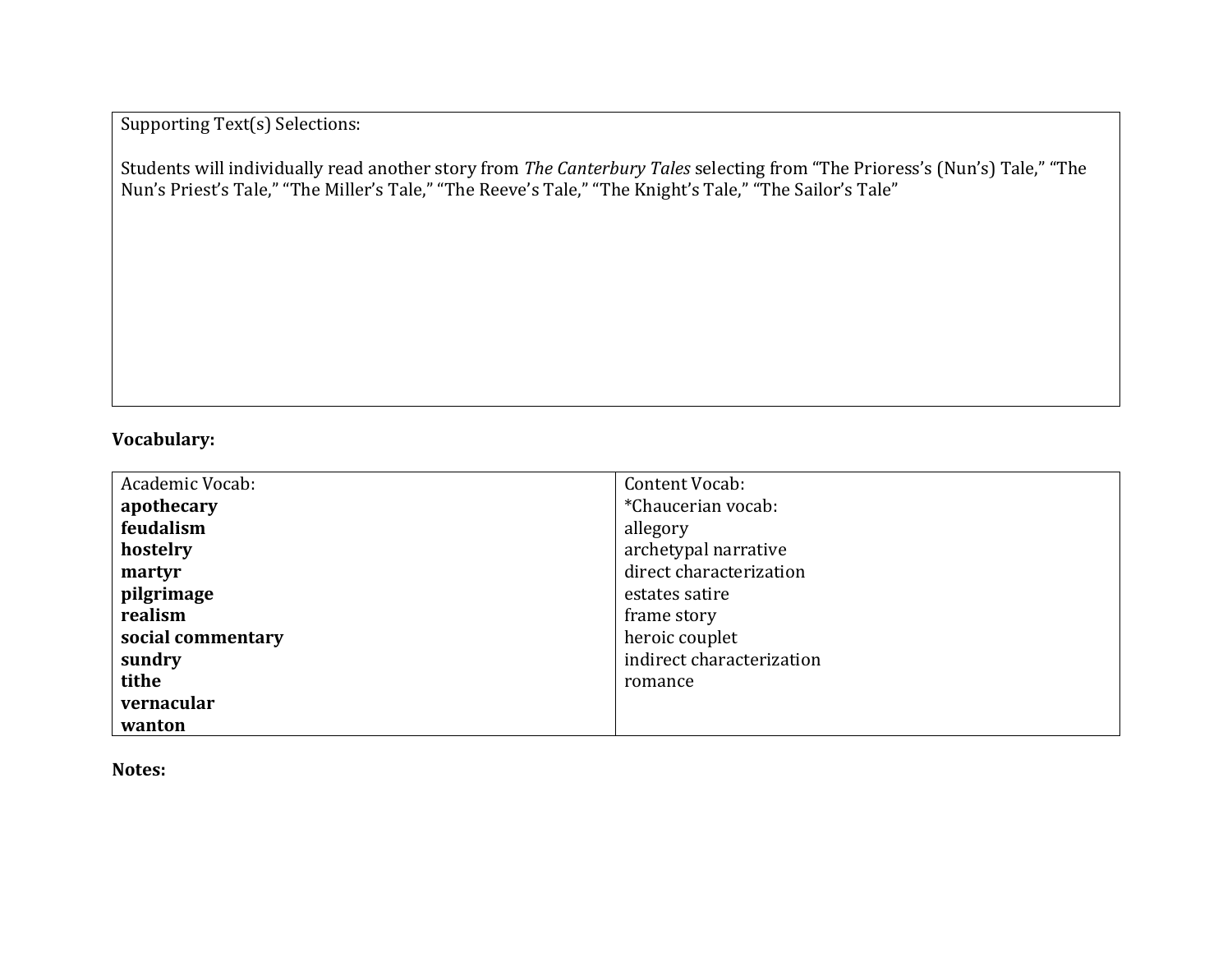# **English**

#### **Unit 4: The English Renaissance/Hamlet Teacher: Paddock**

**Unit Summary and Rationale:** The English Renaissance is the most prolific period of literature in England's history. Under Queen Elizabeth I, it was also the Golden Age of Theater, with Shakespeare being the most significant player in England's theatrical history. This unit's anchor text, *Hamlet*, is by far the most complex text studied in English IV. It provides a rich opportunity to work with understanding complex syntax and writing as well as characters, themes, and plotlines.

| <b>Essential Question:</b>                                                                                                                                                                                                                                                                         | <b>Learning Targets:</b><br>(5-10; should be what summative assessments measure)                                                                                                                                                                                                                                                                                                                                         |  |
|----------------------------------------------------------------------------------------------------------------------------------------------------------------------------------------------------------------------------------------------------------------------------------------------------|--------------------------------------------------------------------------------------------------------------------------------------------------------------------------------------------------------------------------------------------------------------------------------------------------------------------------------------------------------------------------------------------------------------------------|--|
| How does literature [How do changes in literature] affect<br>culture?<br>How did <i>Hamlet</i> affect culture?                                                                                                                                                                                     | Write a researched essay with proper components: outline<br>before and works cited document<br>Explicate complex verse/syntax (sonnets, passages from<br>Hamlet)<br>Recognize themes, character development, and symbols<br>within a piece of literature<br>Participate in online discussion boards effectively (answering<br>a posed prompt, and propelling conversation forward with<br>critical discussion questions. |  |
| Unit Connection College and Career Ready Descriptions: Select at least one of the following lenses to act as the overlay<br>for the unit. These are the descriptors that must be included to ensure the unit is fully aligned to the CCLS and relevant to<br>the college and career ready student. |                                                                                                                                                                                                                                                                                                                                                                                                                          |  |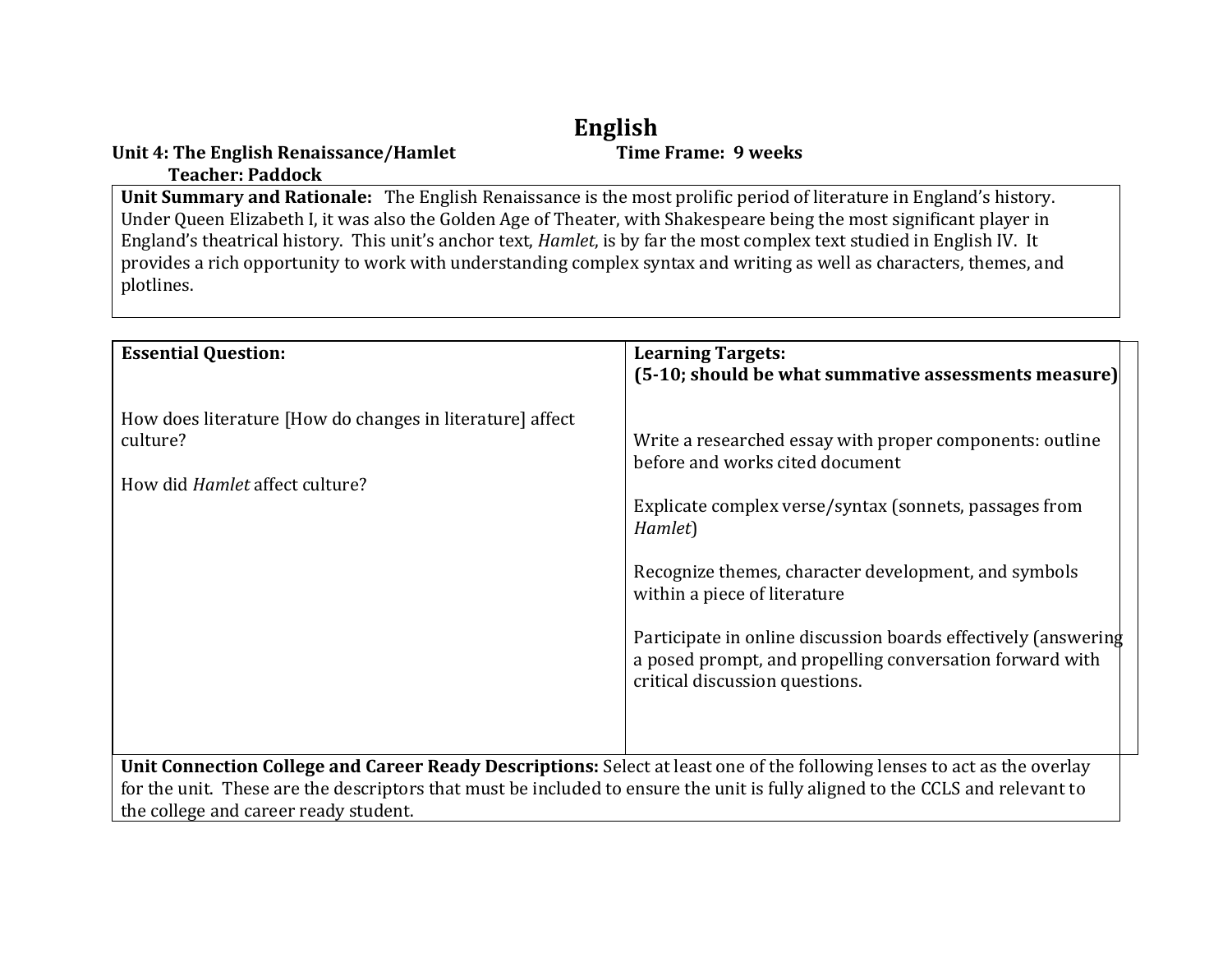•Students will demonstrate independence.

- Students will value evidence.
- Students will build strong content knowledge.
- Students will respond to the varying demands of audience, task, and discipline.
- Students will critique as well as comprehend.
- Students will use technology and digital media strategically and capably.
- Students will develop an understanding of other perspectives and cultures.

| Reading | Writing | Speaking and Listening | Language |
|---------|---------|------------------------|----------|
|         |         |                        |          |
|         |         |                        |          |
|         |         |                        |          |
|         |         |                        |          |
|         |         |                        |          |
|         |         |                        |          |
|         |         |                        |          |
|         |         |                        |          |
|         |         |                        |          |
|         |         |                        |          |
|         |         |                        |          |
|         |         |                        |          |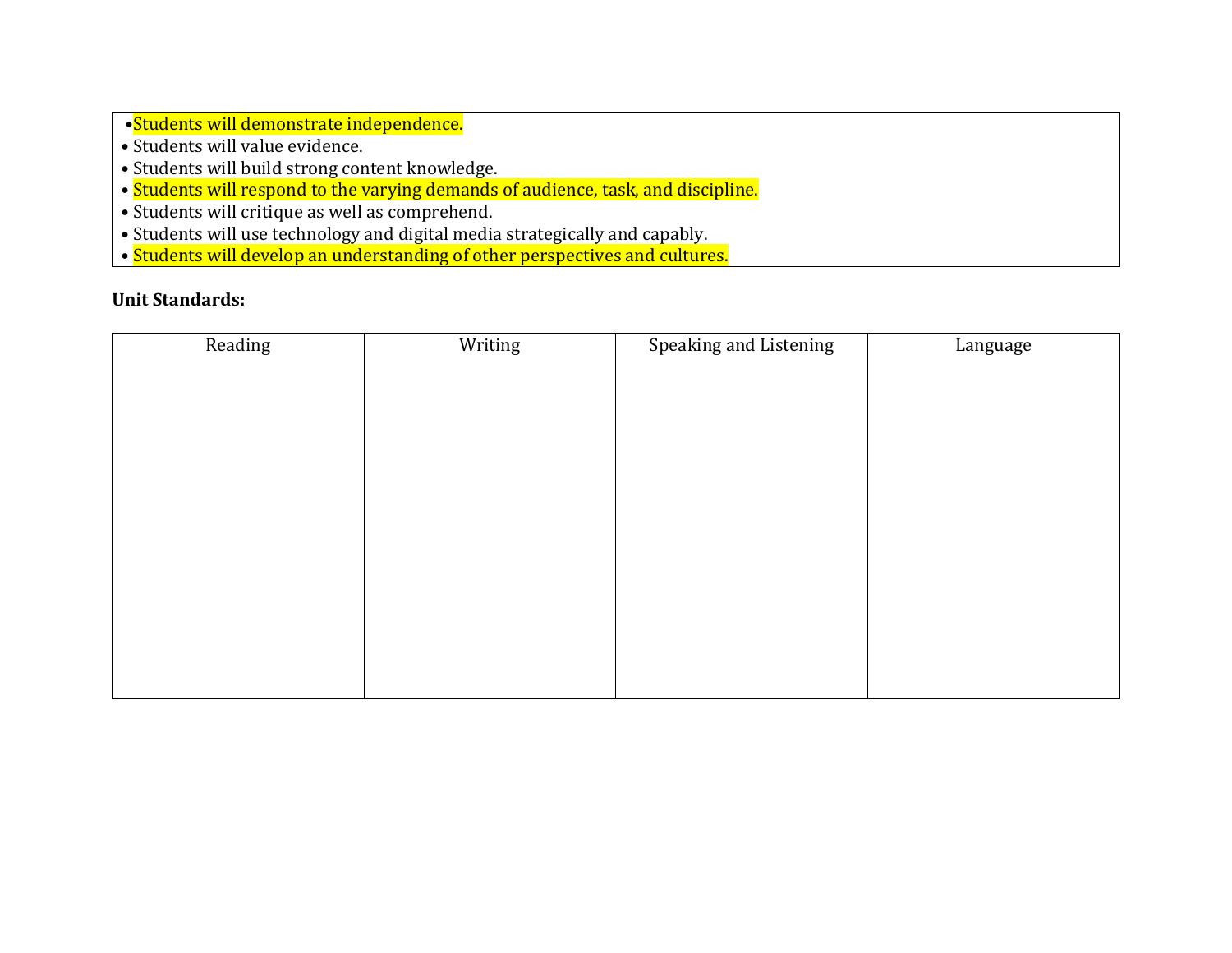| <b>Formative Assessments</b> | <b>Summative Assessments</b>      |
|------------------------------|-----------------------------------|
| reading quizzes              | Themes essay                      |
| discussion boards            | Hamlet analysis chart             |
|                              | Artistic character representation |
|                              |                                   |
|                              |                                   |
|                              |                                   |
|                              |                                   |

# **Learning Tasks: Teachers list the various tasks students will engage in throughout the unit:**

| <b>Reading Tasks</b>                                                                                                   | <b>Writing Tasks</b>                                                                                                                                                                                                                                                                                   | Speaking & Listening Tasks                                                                                        | Language/Vocabulary Tasks |
|------------------------------------------------------------------------------------------------------------------------|--------------------------------------------------------------------------------------------------------------------------------------------------------------------------------------------------------------------------------------------------------------------------------------------------------|-------------------------------------------------------------------------------------------------------------------|---------------------------|
| *Shakespearean biography<br>*Historical background of<br>Renaissance<br>*Background on <i>Hamlet</i><br><i>*Hamlet</i> | *Explication of soliloguy<br>*Explication of sonnet<br>*Response poetry<br>*Discussion board:<br>responding to questions with<br>citations and creating own<br>critical questions<br>*Research writing on chosen<br>topic from Renaissance<br><i>*Themes essay</i><br>*Character analysis of<br>Hamlet | *Presentation of art project<br>*Presentation on Spenser or<br>Sidney<br>*Reading aloud <i>Hamlet</i> in<br>class | *Shakespearean vocab      |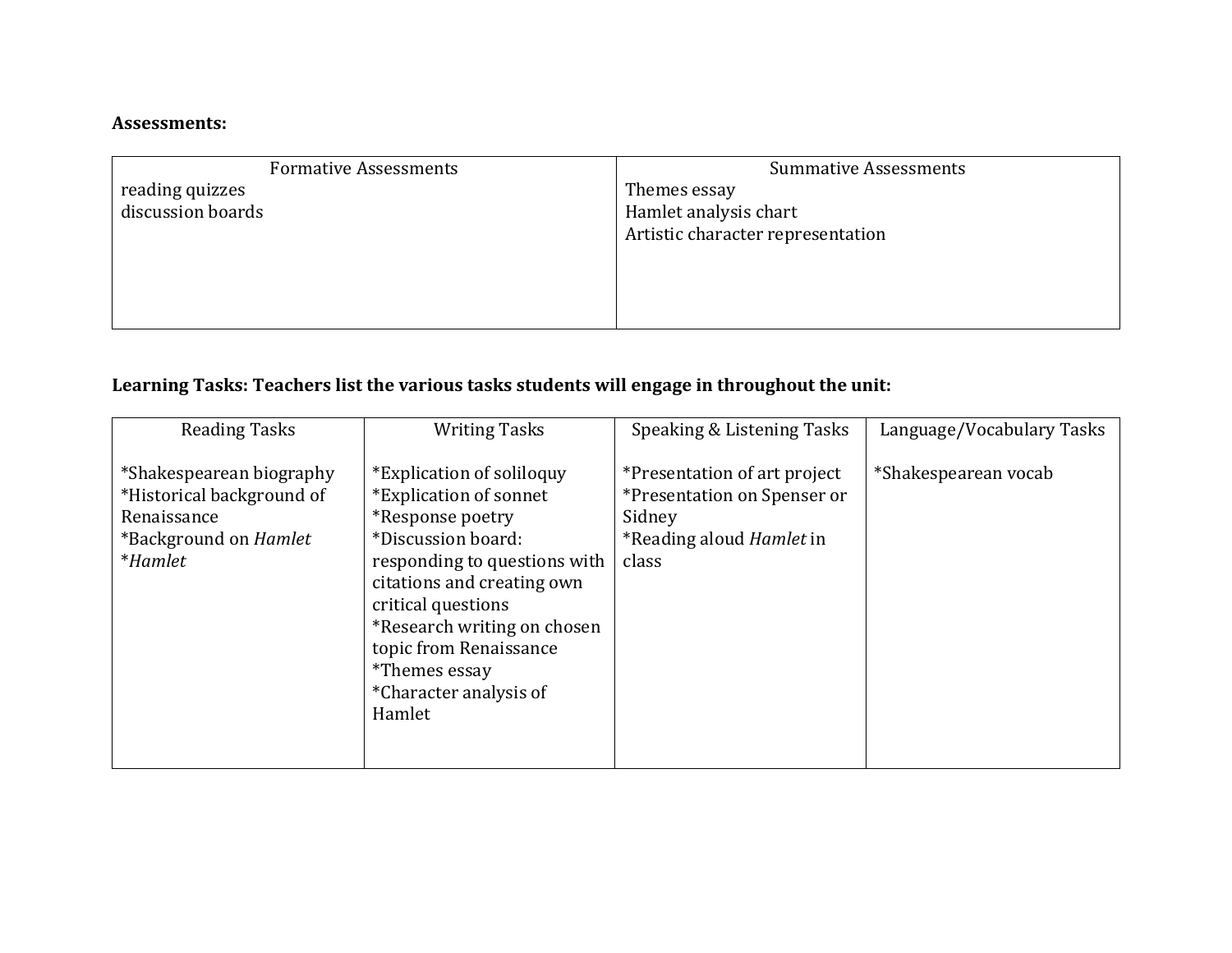### **Texts:**

Anchor Text: *Hamlet*

Supporting Text(s) Selections:

Shakespearean sonnets Spenser and Sidney poetry selections (sonnets)

# **Vocabulary:**

| Tier 2/Tier 3 (some Shakespearean/applicable to Hamlet) | Tier 3: |
|---------------------------------------------------------|---------|
| Dirge                                                   |         |
| Mirth                                                   |         |
| Pith                                                    |         |
| Pious                                                   |         |
| Impious                                                 |         |
| Retrograde                                              |         |
| Visage                                                  |         |
| Countenance                                             |         |
| Requite                                                 |         |